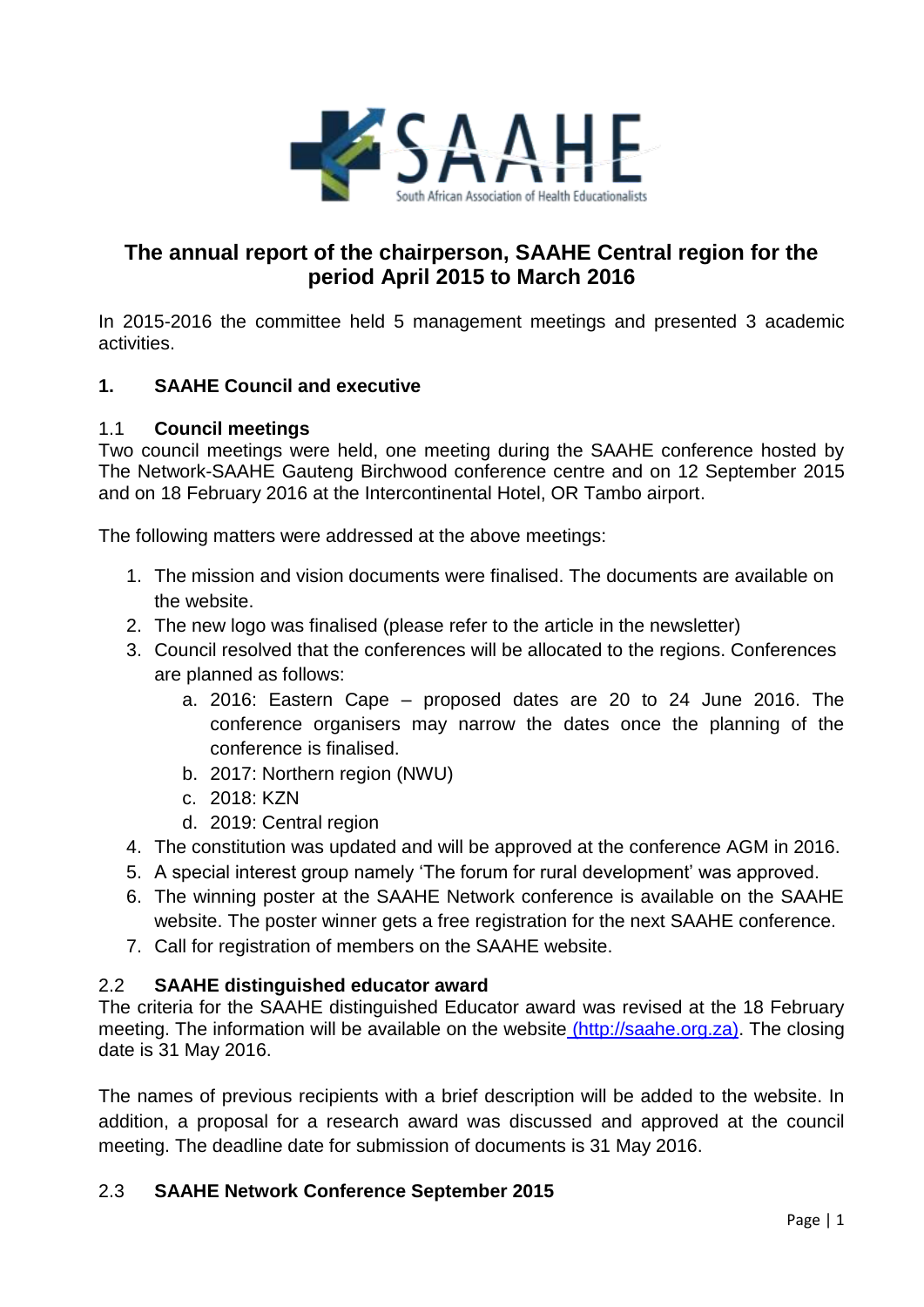Notes from the conference organiser Prof Di Manning's report:

"The 2015 SAAHE conference was a unique departure from the usual event as we had been invited to co-host with the international organisation The Network: Towards Unity for Health. The conference was co-branded as Bambanani – Working Together and although the partnership presented some challenges with the website and registration process being based at the Network's offices in Ghent, Belgium and the local South African organisers operating from Pretoria, it was a wonderful opportunity to collaborate and network (pun not intended) with a large number of delegates from around the globe."

# **Financial statements (Prof Gert van Zyl)**

The financial statements are supplied as additional document and to be discussed by the treasurer Prof G Van Zyl.

## **2. Academic portfolio (Dr Lynette van der Merwe)**

The following events were held:

| 11 March 2015 | AGM and Academic activity Dr D van Jaarsveldt Inclusive<br>Learning environments |
|---------------|----------------------------------------------------------------------------------|
| 13 May 2015   | Dr Lis Lange Educational Leadership in the 21 <sup>st</sup> century              |
| 5August 2015  | Prof W Landman Assisted Dying                                                    |

# **3. Website (Mr Nico Baird/Mr Alwyn Hugo)**

Mr Nico Baird accepted a position at With University. As per the constitution, Mr Alwyn Hugo fulfilled the website duties. Members need to take note that electronic communication will consist of an e-mail link to the SAAHE website to access the documents [\(http://saahe.org.za/regional-branches/central/\)](http://saahe.org.za/regional-branches/central/). This is an attempt to facilitate access to the SAAHE website as well as to reduce the size of bulk e-mail messages.

### **4. Newsletter (Mr Alwyn Hugo)**

SAAHE distributed newsletters in May and December 2015. The newsletter items were uploaded on the SAAHE website (http://saahe.org.za).

### **5. Marketing (Dr Jeanette du Plessis)**

Marketing of SAAHE events is communicated at faculty board meetings, 'save the date' and e-mail communication. Head-hunt efforts have shown to have the desired effect.

# **6. Conclusion**

I thank the committee members for a year of dedicated efforts and service to the SAAHE community in advancing SAAHE business in the central region, specifically Dr Sonet Swart (administration) and Prof Gert van Zyl (Finances).

The SAAHE management committee thank the loyal supporters of events presented in the central region. Please remember to register for the next SAAHE conference (22 to 24 June 2016) in Port Elizabeth, hosted by the Eastern Cape Region (NNMU, WSU and Rhodes universities).

### **Hesta Friedrich-Nel**